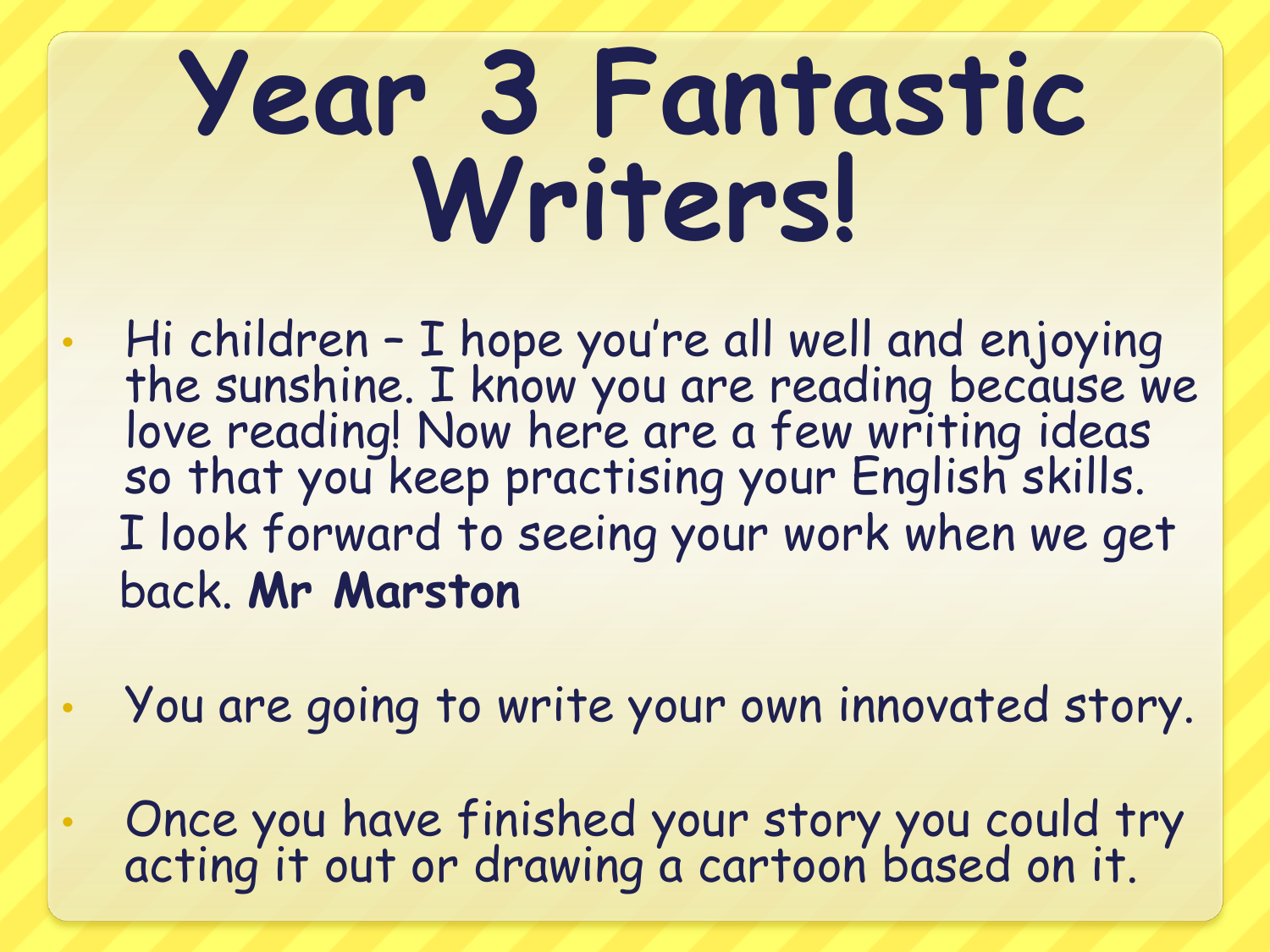## **What you need to do**

- 1. Read the story attached and study the story grid.
- 2. Complete the story grid and make your own changes.
- 3. Write your story. Remember to do at least one section per day.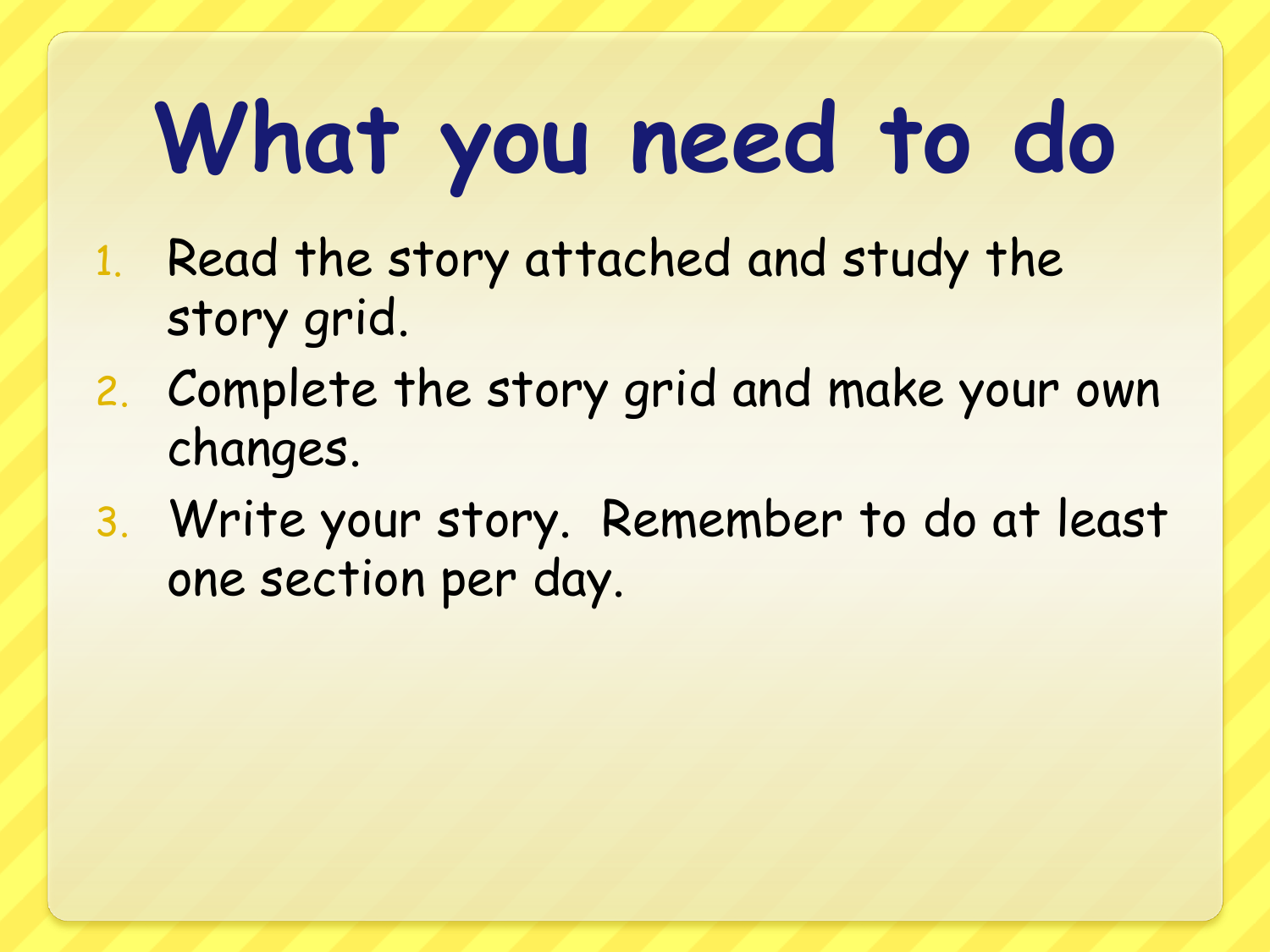- Write in paragraphs- perhaps write one each day to make sure it is quality writing.
- Re-read your work to check it makes sense.
- Think about sentence openers-the first few words in a sentence. Avoid using 'Then', 'Next' or 'After that...' all the time and instead you could use 'All of a sudden...' 'In the twinkling of an eye everything froze', 'Fortunately..., 'In the end...'
- Use interesting vocabulary to describe and use noun phrases eg. soft, sweet…. vivacious, colourful flowers
- Use " " when someone speaks and miss a line when someone new speaks.